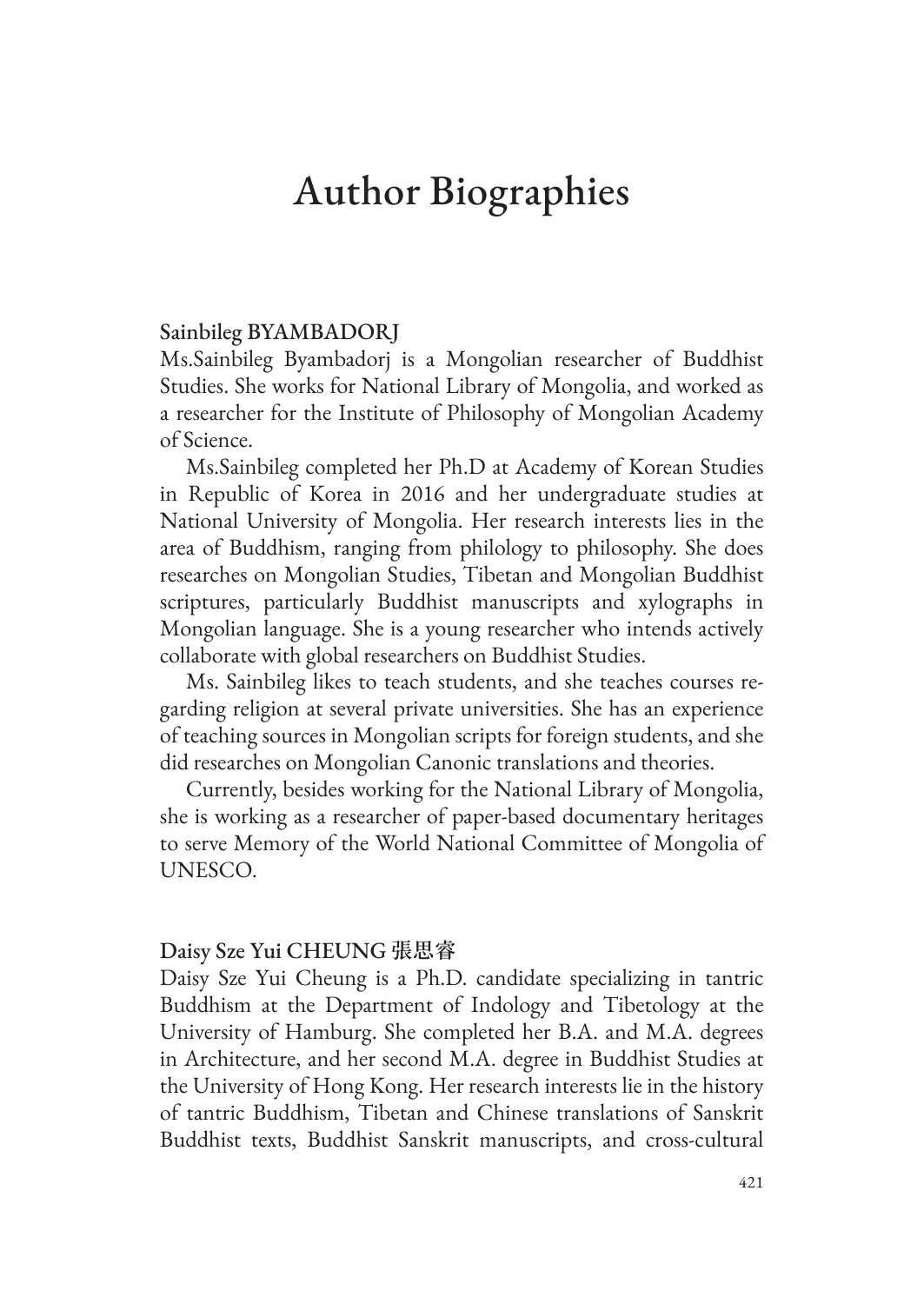exchanges between South Asia and East Asia. She is now writing her Ph.D. dissertation on the Sanskrit and Tibetan texts of a 9th century Guhyasamāja-related Indian Buddhist ritual work.

## Mark DENNIS

Mark Dennis is Professor of East Asian Religions at Texas Christian University in Fort Worth, Texas where he teaches courses in Buddhism, mindfulness, Daoism and Confucianism, religion and violence, and world religious traditions. He also directs the university's Contemplative Studies program. Mark earned his Ph.D. in Buddhist Studies at the University of Wisconsin in 2006, focusing on early Japanese Buddhism, and has a Ph.D. minor in Japanese literature. He lived in Japan and India for eight years where he studied Buddhism and Hinduism, and has traveled widely in Asia. His first book was a 2011 English translation of the *Shōmangyō-gisho*, a Buddhist text written in classical Chinese attributed to Japan's Prince Shōtoku. Mark is co-editor, with Darren J. N. Middleton, of *Approaching Silence: New Perspectives on Shusaku Endo's Classic Novel* (Bloomsbury Academic, 2015) and *Navigating Deep River: New Perspectives on Shūsaku Endō's Final Novel* (SUNY Press, 2020).

## George A. KEYWORTH

Dr. George A. Keyworth is Associate Professor in the Department of History at the University of Saskatchewan in Canada. He received his Ph.D. in Chinese Buddhist Studies from the University of California, Los Angeles (UCLA). Dr. Keyworth has received grants from the Social Sciences and Humanities Research Council (SSHRC) of Canada to support research about and the publication of peer-reviewed articles on Northern Song dynasty (960–1127) Chinese Chan Buddhism and the figure of Juefan Huihong 覺範 惠洪 (1071–1128); Japanese pilgrims to Song China (e.g., Jōjin 成 尋 [1011–1081]); apocryphal Chinese Buddhist scriptures and the particular case of the *Shoulengyan jing* 首楞厳經 (\**Śūraṃgamasūtra*) using sources from Dunhuang, Central Asia, and Japan;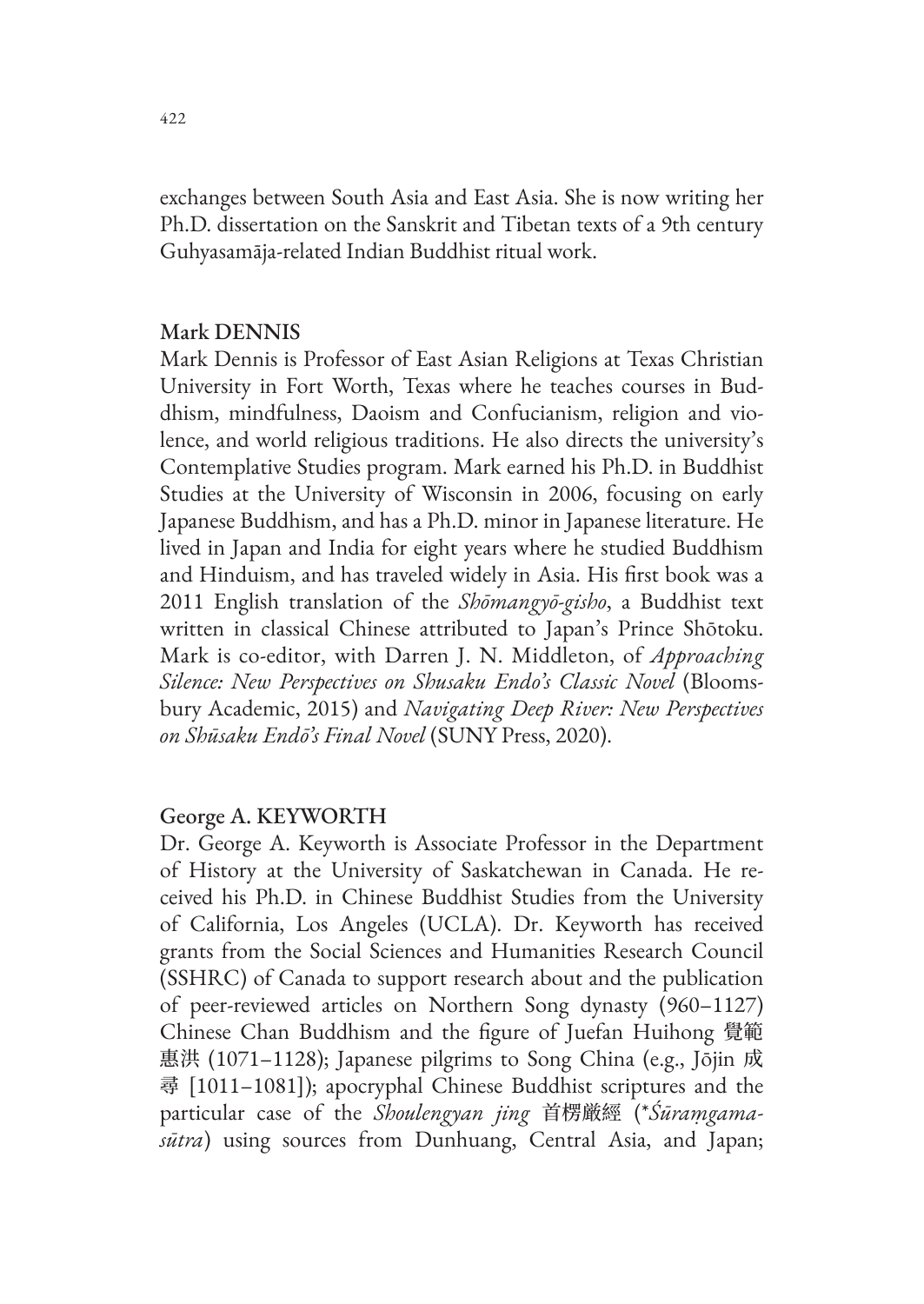esoteric Buddhism in Tang (618–907) and Song China; Zen Buddhism in Edo Japan and the figure of Kakumon Kantetsu 覚門貫徹 (d. 1730); and old Japanese manuscript Buddhist canons, especially from Nanatsudera 七寺, Amanosan Kongōji 天野山金剛寺 and the Matsuo shrine 松尾大社 canon kept at Myōrenji 妙蓮寺. Dr. Keyworth is currently working on two books, tentatively titled: *A History of Matsuo Shrine* and *Copying for the Kami: A Study and Catalog of Three 12th century Manuscript Buddhist Canons*.

## Jiyun KIM **金知妍**

Jiyun Kim is a Research Professor in the Center for Buddhist Studies at Geumgang University, and a Lecturer of the Department of Buddhist Studies at Dongguk University in Korea. She is interested in the *Shi-moheyan-lun* 釋摩訶衍論 which is the commentary on the *Awakening of Mahāyāna Faith*. More specifically, her work examined the period of creation, and some ideas such as the *Avidyā* 無明 and the theory of consciousness 識說 of the *Shi-moheyan-lun*. Also, she focuses on the relation with the thought of Wonhyo 元曉, Fazang 法藏, and the *Shi-moheyan-lun*, as well as on the manuscripts of this book to reveal the history through China, Korea, and Japan.

## Asuka SANGO

Asuka Sango (Princeton University, Ph.D.) is an associate professor and chair of the Religion Department at Carleton College, and cochair of the Japanese Religions Unit of the American Academy of Religion. Sango's chief research field is Japanese Buddhism of the medieval period. She is the author of *The Halo of Golden Light: Imperial Authority and Buddhist Ritual in Heian Japan* (University of Hawaiʻi Press, 2015), and her current research areas include Buddhist debate in medieval Japan, and dreams and gossip in Heian court society (794–1185).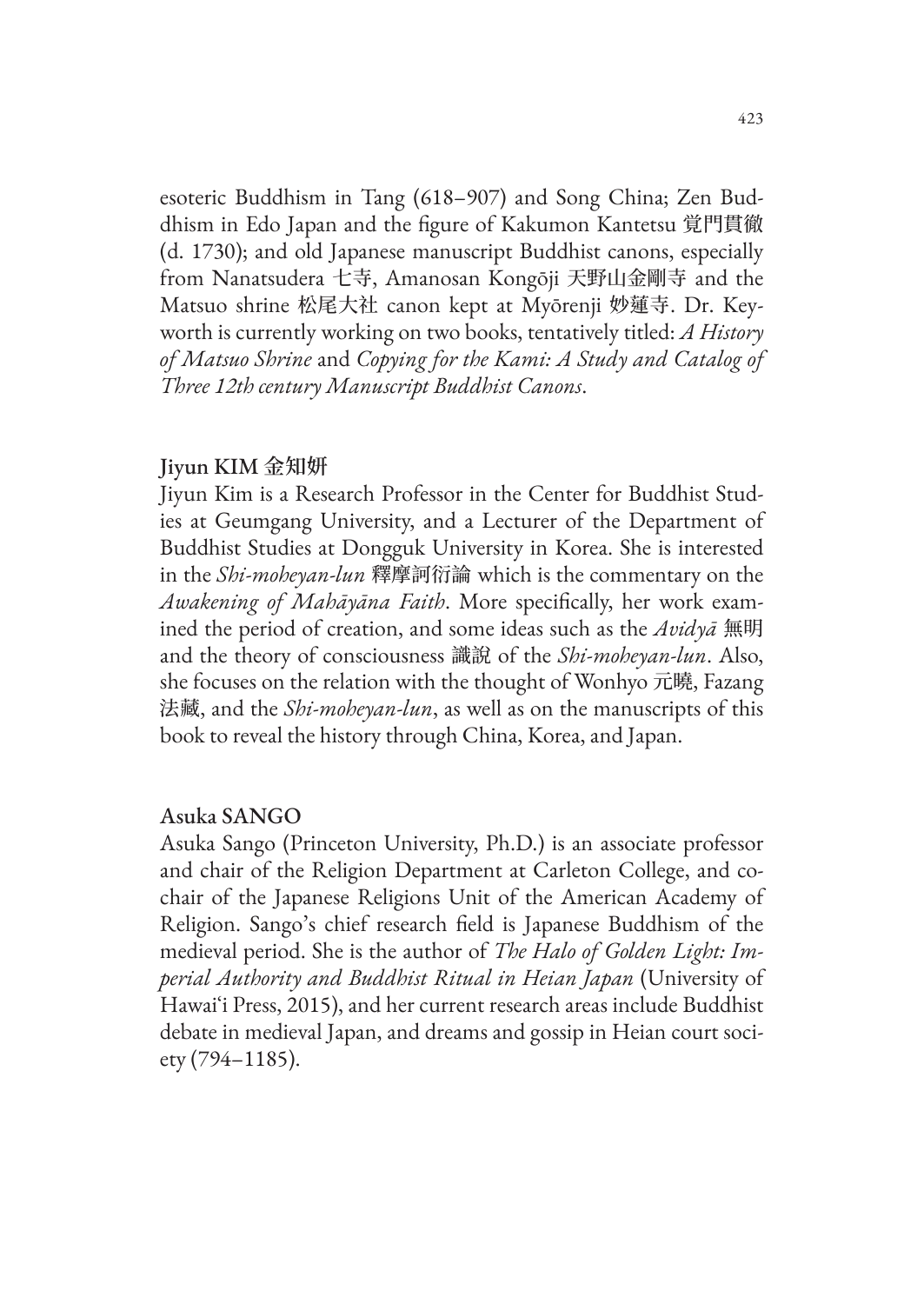### Henrik H. SØRENSEN

Henrik H. Sørensen holds a Ph.D. from the University of Copenhagen (1988), and is a specialist in East Asian Buddhism and material culture, as well as in the Esoteric Buddhist traditions of China and Korea, especially its pre-Tantric formations. He was a co-founder of the academic journal *Studies in Central and East Asian Buddhism*, and is currently project-coordinator of the ERC project BuddhistRoad with focus on the Buddhist cultures on the Silk Road and their interrelationship based at the CERES Institute, Ruhr-Universität Bochum, Germany (2017–2022).

## Brian STEININGER

Brian Steininger (Department of East Asian Studies, Princeton University) was educated at Macalester College, the University of Tokyo, and Yale University. His book *Chinese Literary Forms in Heian Japan: Poetics and Practice* (Harvard University Asia Center, 2017) examined composition and literary exchange within tenth-century officialdom. He is currently researching the impact of commerce with Yuan China on scholarship and media technologies in medieval Japan.

## TONG Ling 童嶺

Tong Ling, professor of Chinese literature at the Nanjing University. His main research interests are focused in Medieval Chinese academic circles, Thought and Literature, and Ancient East Asian History and Oversea Chinese texts. His major works include (1) *Liuchao Sui Tang Hanji jiu chaoben yanjiu* 六朝隋唐漢籍舊鈔本研究 [Research on Six Dynasties and Sui-T'ang Manuscripts], Beijing: Zhonghua book company, 2017; (2) *Huagdi, Shanyu, Shiren: Zhonggu Zhongguo yu zhoubian shijie* 皇帝·單于·士人:中古中國與周邊世界 [Emperor, Shanyü, and Literatus: Medieval China and its Neighboring World] (ed.). Shanghai: Zhongxi book company,2014; (3) *Yanfeng shuolong ji: Da Tang diguo yu Dongya de zhongshi* 炎鳳朔龍記——大 唐帝國與東亞的中世 [Fire Phoenix and Black Dragon: The T'ang